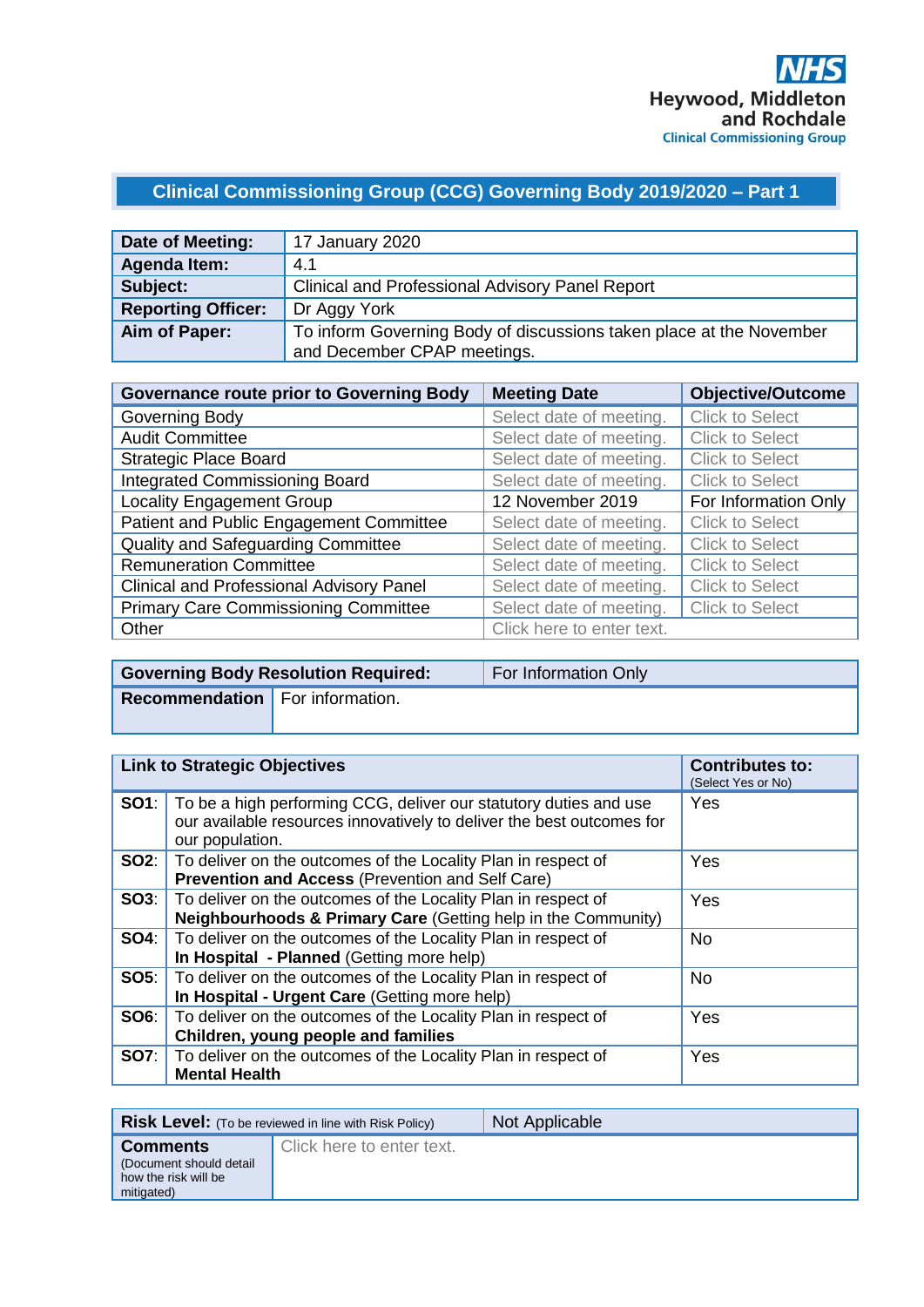| <b>Content Approval/Sign Off:</b>                                 |                                                                  |
|-------------------------------------------------------------------|------------------------------------------------------------------|
| The contents of this paper have been<br>reviewed and approved by: | Director of Operations / Executive Nurse,<br><b>Karen Hurley</b> |
| <b>Clinical Content signed off by:</b>                            | Not applicable                                                   |
| Financial content signed off by:                                  | Not Applicable                                                   |

|                                                       | <b>Completed:</b> |
|-------------------------------------------------------|-------------------|
| Clinical Engagement taken place                       | Not Applicable    |
| Patient and Public Involvement                        | Not Applicable    |
| <b>Patient Data Impact Assessment</b>                 | Not Applicable    |
| Equality Analysis / Human Rights Assessment completed | Not Applicable    |

## **Executive Summary**

The November Clinical and Professional Advisory Panel was held at Number 1 Riverside, Rochdale on Friday 1st November 2019.

## Clinical Leads Updates

Verbal updates were provided by Dr York, Dr Purlackee, Dr Bracegirdle and Dr Khiroya. Written updates were received prior to the meeting from Dr Ghafoor, Dr Walker and Dr Purlackee who sent their apologies.

Dr York reported working on the Urgent Care Review, and chaired the Primary and Secondary Care Interface Group which focussed on diagnostics as per last month's CPAP. The recurrent theme is GPs are consistently being asked to repeat or chase up secondary care generated diagnostics. A Diagnostic Improvement Task and Finish Group has been set up to carry out a deep dive into inappropriate requests. Various solutions in relation to this were discussed including amendments to the Junior Drs handbook, getting the message out via Medical Director's for each Care organisation and changing GP's perception that nothing is done when reporting these issues on DATIX. Following a question, it was confirmed that issues fed into DATIX are looked at and fed back to the relevant specialty with the reporting clinician also receiving a response. Further discussion took place regarding secondary care bloods and a suggestion was made to ask the Primary Care Networks to open a Community Blood Room.

Dr Khiroya reported he has regular contact with the 111 service in relation to issues with end of life care (EoL) and advised HMR was previously the best performing of all CCG's, but this has changed recently, and a meeting is scheduled to explore where things are going wrong. It was confirmed that this will be picked up via the Quality & Safeguarding meeting.

A verbal update on the development of the EoL Pharmacies was provided. There will be two pharmacies in each Township with contracts being finalised, funding allocated and a training plan to enhance pharmacist's knowledge and skills around EoL. It was confirmed that the Local Pharmaceutical Committee (LPC) are handling the information gathering.

Dr Purlackee reported that she is overseeing amendments to the referral proforma for Healthy Young Minds which will pre-populate most of the information and attach the GP consultation. She reminded the panel that the Early Attachment Service was launched in July and are taking referrals currently via the Healthy Young Minds pathway however this is likely to be through a new referral process in the upcoming months. Comms will be going out to GPs in the area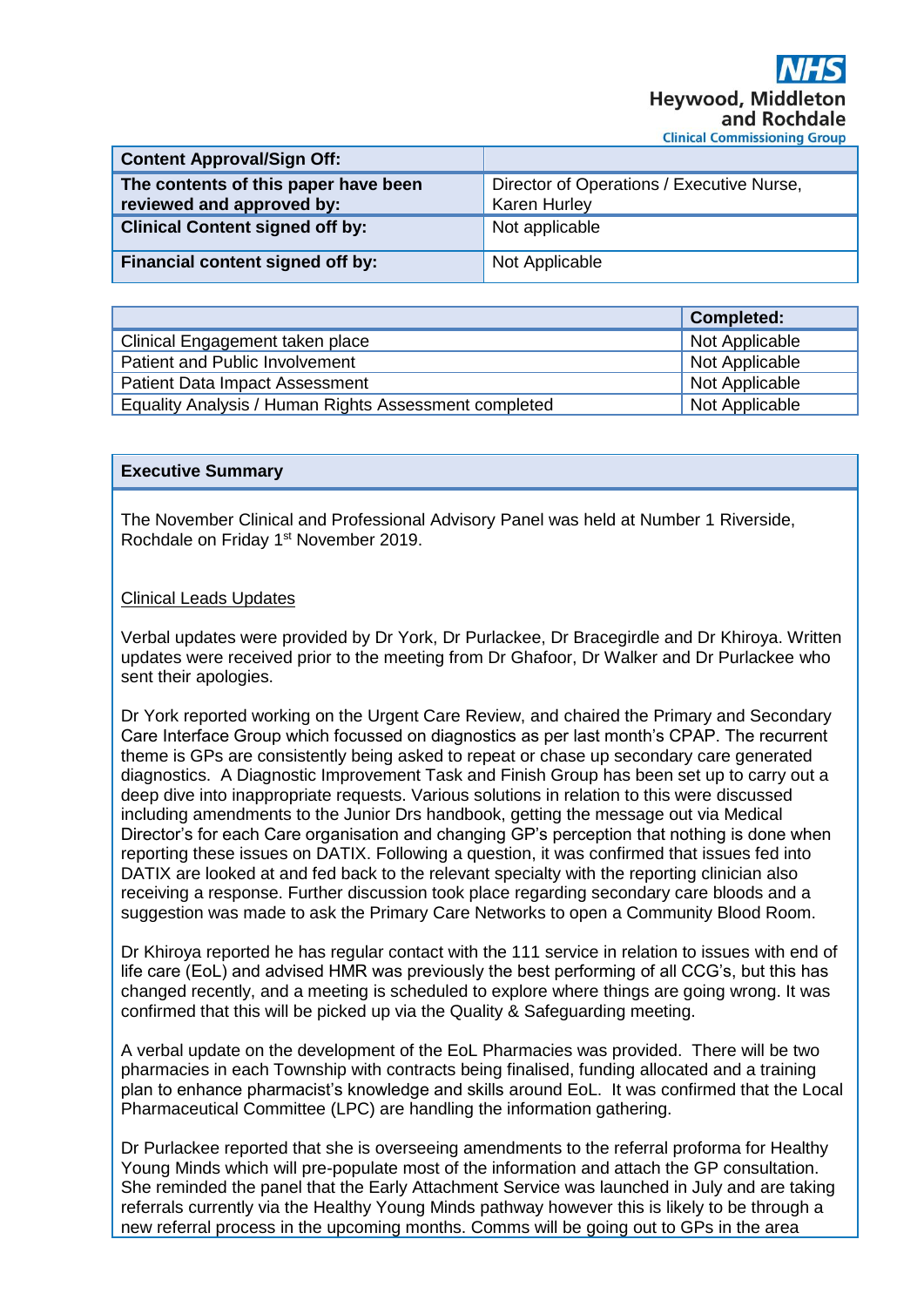

regarding referring to the service in the upcoming months once a new pathway has been developed.

Other updates from her included a "Birth Day" launch event and antipsychotic prescribing for patients with learning disabilities. Dr Purlackee is liaising with the community midwives with regards to Folic Acid and Vitamin D prescribing. Kuiama Thompson from Public Health clarified that they cannot be obtained from children's centres. She took this as an action to follow up with PHE.

The panel were made aware of a Respiratory COPD day on 20 November 2019 at Rochdale Infirmary – flyers have been circulated from the Self Care Team and the panel were asked to disseminate throughout their teams.

The panel noted the verbal updates provided.

## Papers for Discussion

## **Vasectomy Provision**

An overview of the paper was provided, and the panel were asked for clinical input prior to any recommendations going to the Savings Delivery Board. It was stated that the preferred option at this stage would be for Consultants in secondary care to directly list patients, but this would mean a conversation with a GP would be required first. The panel discussed the available options and felt moving the service from secondary care to the community was preferable.

The panel agreed to note the content of the paper

# **Consultant Connect**

An overview of the paper was provided and the panel were asked to note that although the paper states extending the pilot for 12 months there is only enough funding for a 9-month extension. Positive feedback for the service was received and the option of the text service for dermatology was highlighted as particularly useful. A question was asked if it would be possible to get advice via text for some of the other specialties. It was agreed this question would be taken back to Consultant Connect.

The panel agreed to support the recommendation

# Workshop/Presentation

The topic of Urgent Care was brought to CPAP. Members were provided with a presentation by S Ahmed regarding HMR's Urgent Care System Wide Surge and Resilience Plan.

Further discussion took place regarding patient education and the panel felt that information needs to be given to patients prior to attendance at Urgent Care/A&E. It was suggested to provide newly registered patients with a welcome pack/A4 list of services and where to go for them. A suggestion was made to utilise the mailshot of Council Tax bills/bin collections with a decision tree for patients on how to access services.

There were discussions about the IV Therapy Service, the Homeless Alliance Response Team (HART) and the flu vaccination programme (where it was felt that the focus should be on children as they are the super spreaders).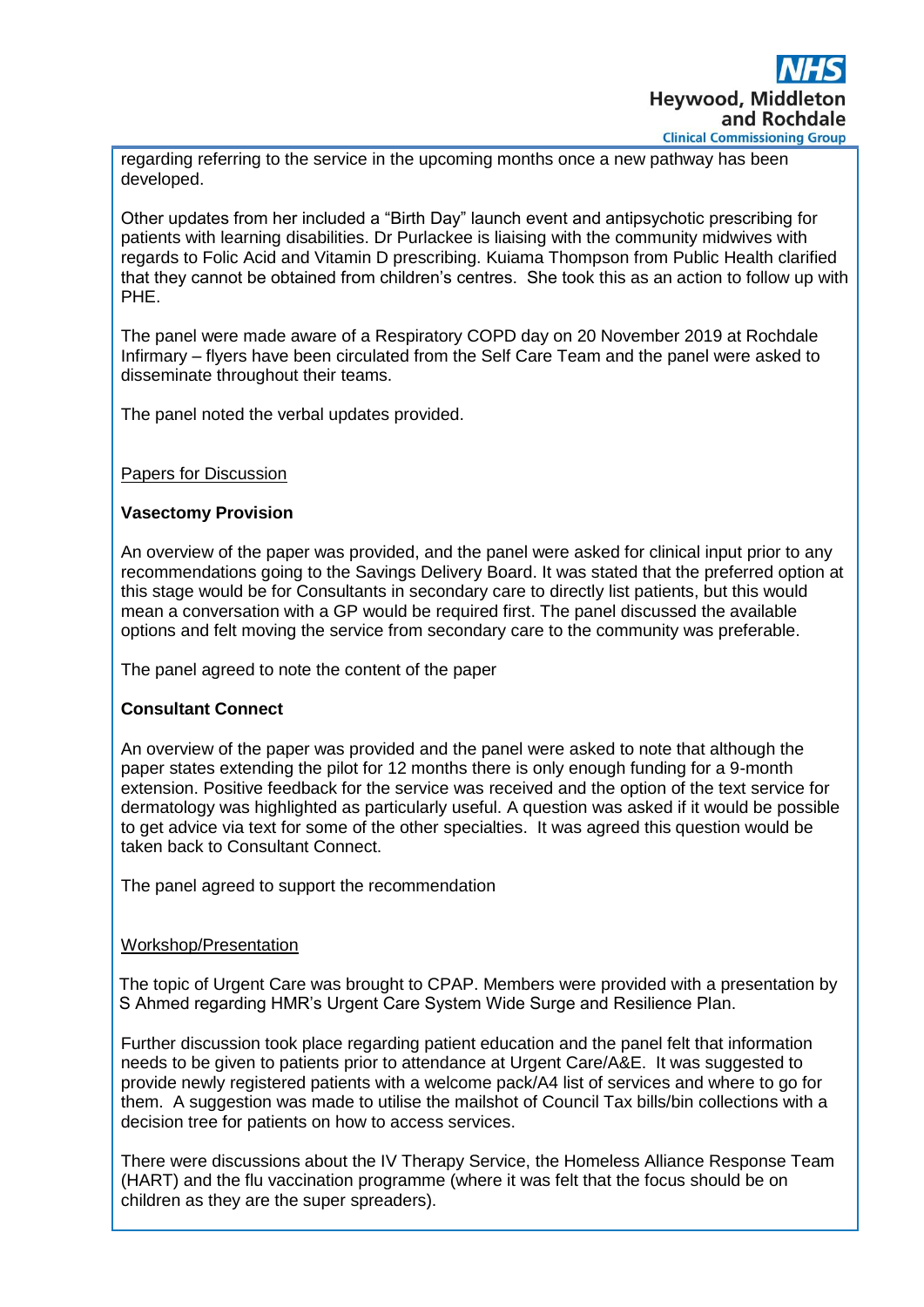

A presentation was then provided by S Merridale around HMR's Urgent Care Strategy and the panel were asked for any comments/questions. Coding issues were discussed as well as the suitability of Graphnet, which although members felt is useful, they concurred that access to EMIS Web is the best way to integrate urgent care. There are meetings proposed for later in the month to look at integrated systems across the local authority, CCG and Pennine Acute Trust.

A discussion took place in relation to the UCC night cover and the proposal of being able to book an appointment as an Urgent Treatment Centre.

# AOB

The panel were advised that future Clinical Leads who are unable to attend CPAP will now be required to complete a reporting sheet to update the panel on work being undertaken.

Due to the January CPAP meeting falling on the first week after Christmas, the panel were asked if they were happy to change that month's meeting to  $10<sup>th</sup>$  January 2020. This will be circulated to core members via email for opinion.

## **The December Clinical and Professional Advisory Panel was held at Rochdale Town Hall on Friday 6th December 2019.**

# Clinical Leads Updates

This item was deferred until January where a roundup of Clinical Lead's 2019 projects can be presented

# Presentations/ Updates

There were no guest presentations at December CPAP

# Action Log Feedback: Vitamins in Pregnancy

Dr Purlackee and Kuiama Thompson gave feedback on the recommendation Vitamins in Pregnancy. There was concern that at risk pregnant women may not be prepared to purchase the high dose vitamin D which is recommended to them and this preparation is not available from Sure Start centres. It was confirmed that the Sure Start vitamins are available free of charge to those ladies on certain benefits but that the high dose folic acid is a prescription only medication. There was concern that women are being directed to the GP solely for a prescription of these items, often with no supported written advice from the antenatal team.

The panel agreed to look in to a possible Patient Group Directive (PGD) to allow those women at risk to obtain these medications from pharmacists without the need for a GP Prescription.

#### Workshop/Presentation

The topic of Prescribing was discussed. A presentation was shown by Dr York which summarised workshop discussions at the Heywood and Middleton and the Rochdale Locality Engagement Groups.

The topics discussed with the theme of prescribing included:

- Communications between the medicines management team, GPs and secondary care
- Near point CRP testing for acute respiratory illness
- FENO testing for asthma
- GMMMG RAG list and shared care protocols